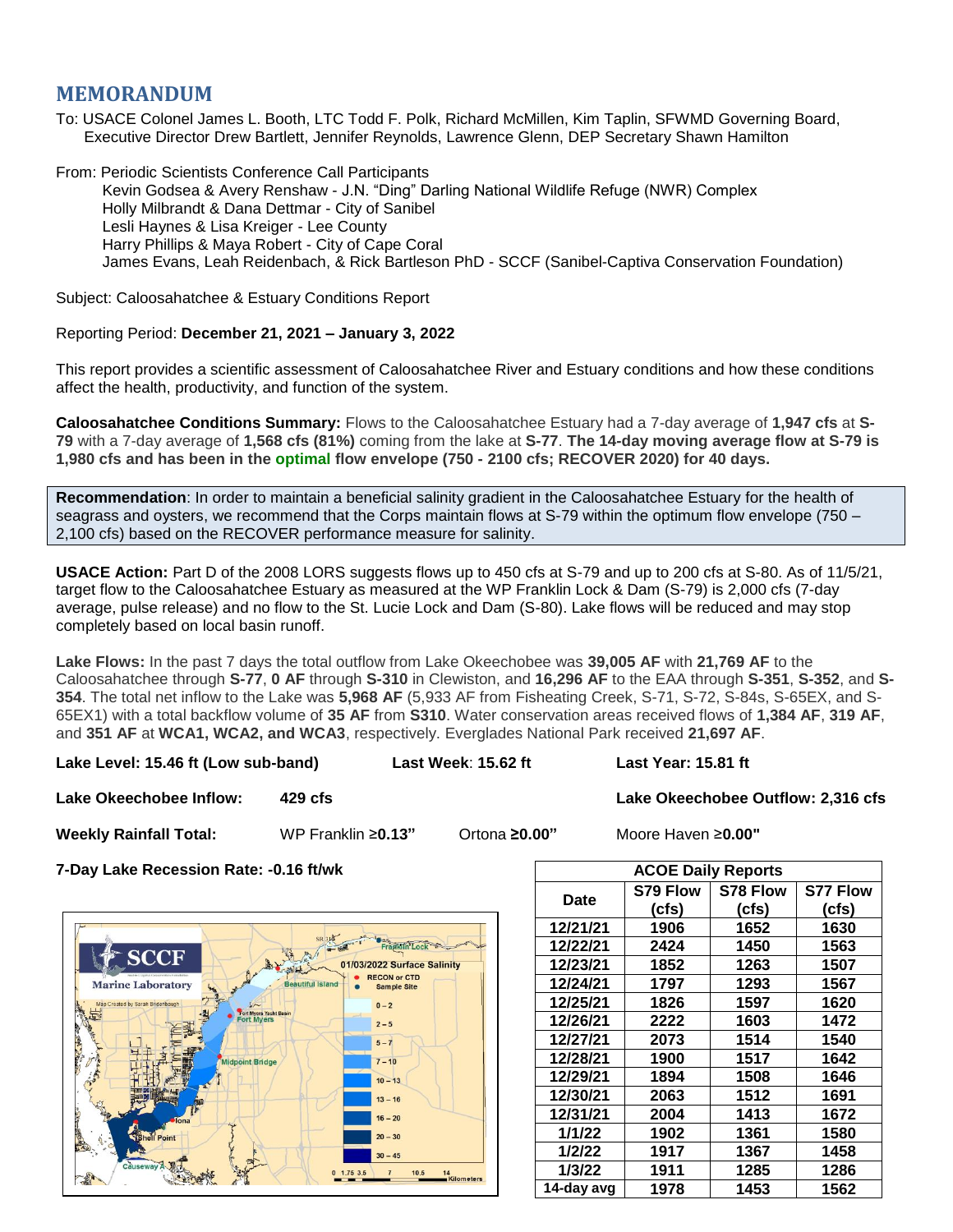## **Caloosahatchee Estuary Page 2 of 3**



| <b>Light Penetration</b> |                   |                                |                                                                         |                                |  |  |
|--------------------------|-------------------|--------------------------------|-------------------------------------------------------------------------|--------------------------------|--|--|
| <b>Site</b>              | 25% Iz            | <b>Target</b><br><b>Values</b> | <b>Turbidity</b>                                                        | <b>Target</b><br><b>Values</b> |  |  |
|                          | meters            |                                | <b>NTU</b>                                                              |                                |  |  |
| <b>Fort Myers</b>        | 0.60 <sup>c</sup> | > 1                            | 1.8                                                                     | < 18                           |  |  |
| <b>Shell Point</b>       | 1.35 <sup>c</sup> | >2.2                           | 3.0                                                                     | < 18                           |  |  |
| Causeway                 | 1.41 <sup>c</sup> | > 2.2                          | 9.1                                                                     | < 5                            |  |  |
|                          |                   |                                | <b>25% Iz</b> is the denth (z) where irradiance (I) is $25%$ of surface |                                |  |  |

*25% Iz is the depth (z) where irradiance (I) is 25% of surface irradiance. Target values indicate the depth of light penetration needed for healthy seagrass.* m measured, c calculated

**Cyanobacteria Status:** On 1/3/22 sampling for cyanobacteria by the Lee County Environmental Lab reported the presence of *Microcystis* at the Alva Boat Ramp and upstream of the Franklin Locks as visible sparse specks.

On 12/27/22 they reported the presence of Microcystis at the Alva Boat Ramp and the Davis Boat Ramp as visible sparse specks.

**Upper Estuary Conditions:** The 30-day average surface salinity at the Fort Myers Yacht Basin was **3.8 psu**, within the suitable range for tape grass.

**Lower Estuary Conditions:** The average salinity at Shell Point RECON was **27 psu**, within the optimal range for oysters and seagrass.

| <b>Monitor Site</b>           | Salinity (psu) <sup>a</sup><br>[previous week] | Diss $O2$<br>$(mg/L)^b$ | <b>FDOM</b><br>$(gsde)^c$ | Chlorophyll<br>$(\mu g/L)^d$ |
|-------------------------------|------------------------------------------------|-------------------------|---------------------------|------------------------------|
| <b>Beautiful Island</b>       | $0.3 - 0.7$ [0.3 - 1.3]                        | $4.7 - 5.9$             | 309                       | 3.2                          |
| <b>Fort Myers Yacht Basin</b> | $1.2 - 5.0$ [1.8 - 6.2]                        | -------                 | 280                       | 7.5                          |
| <b>Shell Point</b>            | ------- [------- ]                             | -------                 | 83.5                      | 3.1                          |
| <b>McIntyre Creek</b>         | $28.0 - 32.3$ [27.4 - 30.1]                    | $4.2 - 14.5$            | $5.9 - 13.5$              | $0.3 - 2.9$                  |
| <b>Tarpon Bay</b>             | $---$ [17.4 - 33.8]                            |                         |                           |                              |
| <b>Wulfert Flats</b>          | $29.7 - 33.9$ [28.9 - 30.8]                    | $3.4 - 10.2$            | -------                   | $2.0 - 15.9$                 |

## **Water Quality Conditions**

**Red values are outside of the preferred range.**

**<sup>a</sup> Salinity target values: BI < 5, FM < 10, SP = 10 – 30**

**<sup>b</sup> Dissolved O<sup>2</sup> target values: all sites > 4**

**<sup>c</sup> FDOM target values: BI < 70, FM < 70, SP < 11**

**<sup>d</sup> Chlorophyll target values: BI < 11, FM < 11, SP < 11** 

**<sup>s</sup> Single sonde lower and surface layer or surface grab lab measurement**

**Red Tide:** On 12/29/21, the FWC reported that *K. brevis* was detected in one sample at very low concentrations offshore of Charlotte County.

**Wildlife Impacts:** In the past 2 weeks (12/20 – 1/3), the CROW wildlife hospital on Sanibel received 26 toxicosis patients: 1 black vulture (died), 1 brown pelican (still at CROW), 1 common loon (died), 1 common tern (died), 12 double crested cormorants (2 released, 4 died, 6 still at CROW), 2 laughing gulls (both still at CROW), 1 osprey (died), 1 ring-billed gull (still at CROW), 4 sandwich terns (4 died), and 1 white pelican (released).